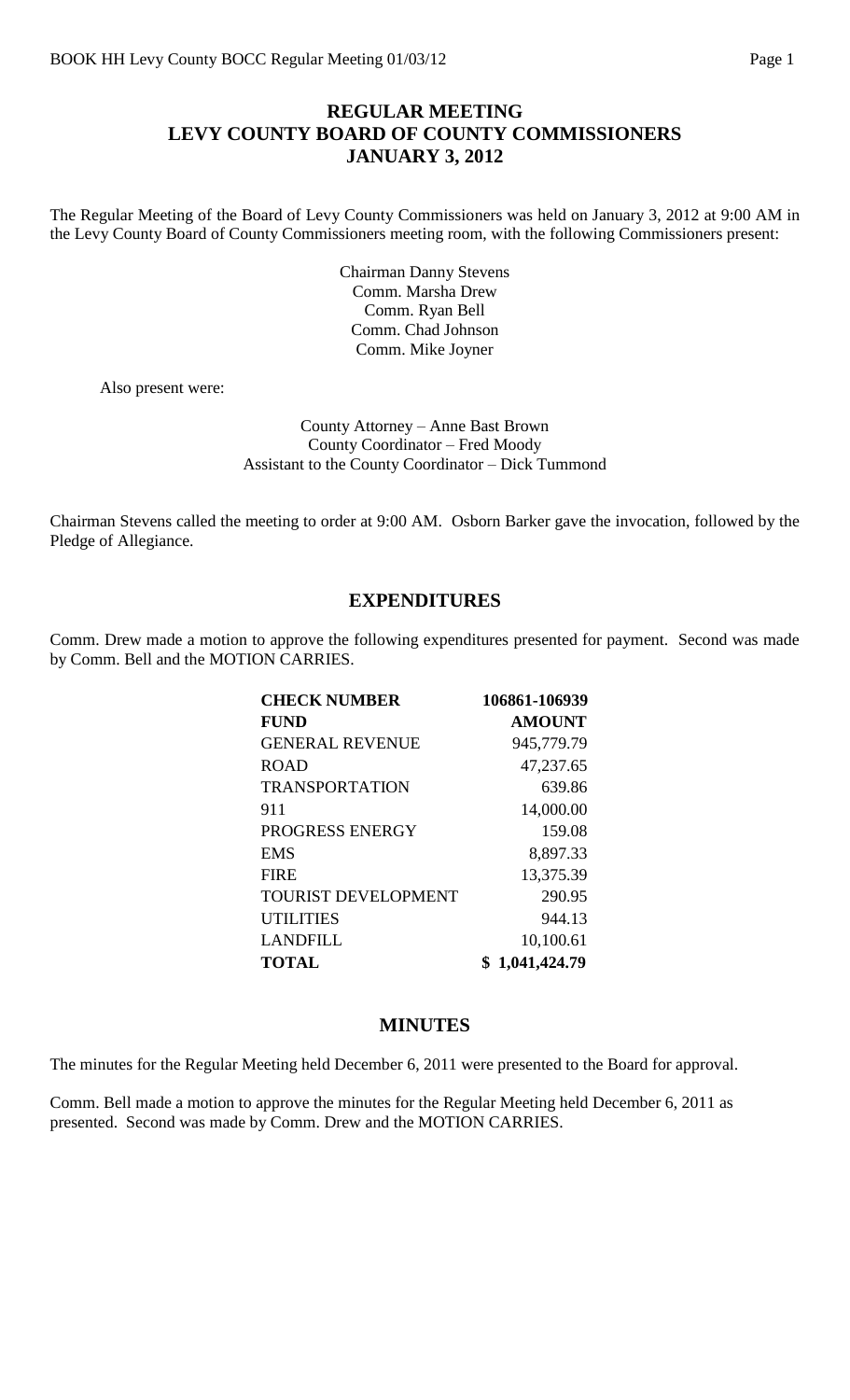# **CHAIRMAN AND VICE-CHAIRMAN ELECTION**

Comm. Drew made a motion to appoint Comm. Johnson as Board Chairman and Comm. Bell as Vice-Chairman for 2012. Second was made by Comm. Johnson and the votes were cast as follows:

| Yes           | No            |
|---------------|---------------|
| Comm. Drew    | Comm. Stevens |
| Comm. Johnson | Comm. Bell    |
|               | Comm. Joyner  |

The MOTION FAILS.

Comm. Bell made a motion to continue this year with Comm. Stevens as Chairman and Comm. Johnson as Vice-Chairman. Second was made by Comm. Drew and the MOTION CARRIES.

#### **S.W.A.T.**

Students Working Against Tobacco (S.W.A.T)

A. Request approval of Resolution 2012-04 urging tobacco retailers to stop the sale and marketing of flavored tobacco products in Levy County.

The following students spoke to the Board requesting the approval of Resolution 2012-04 urging tobacco retailers to stop the sale and marketing of flavored tobacco products in Levy County:

Ansley Pense Christian Aresina Kate Renally David Hallman Larry Coleman

Christina Zackary, the Tobacco Prevention Specialist at Levy County Health Department thanked the Board for their time and stated she coordinates the S.W.A.T. in the schools as well as in the community.

After discussion, Comm. Drew made a motion to approve Resolution 2012-04. Second was made by Comm. Johnson.

The Commissioners agreed with S.W.A.T. in their efforts to educate students and discourage the use of tobacco products, but did not feel it was Board's obligation to ask retailers to not sell certain products. Commissioners agreed the Resolution should be re-worded to direct its request to the tobacco manufacturers rather than the retailers.

Renate Cannon stated she felt the students which prepared the Resolution should be given the opportunity to reword it and supported their efforts.

Art Maruna spoke and also supported the efforts of S.W.A.T.

Kay Hallman spoke to the Board and emphasized the need for something to be done to prevent the sale of flavored tobacco to children.

Dana Sheffield spoke and agreed with the students in their efforts and hoped they would be able to re-word the resolution and get it approved.

After discussion, Comm. Drew withdrew her motion and Comm. Johnson also withdrew his second of the motion and will consider the Resolution once the students have had a chance to re-word it.

## **CLERK OF COURT**

Danny Shipp, Clerk of Court

A. Request Board allocate funds for Paul Silverman as Magistrate in Foreclosure actions for Eighth Circuit.

Ann Moody requested on behalf of Mr. Shipp Board approval for the allocation of funds for Paul Silverman as Magistrate in Foreclosure actions for Eighth Circuit in the amount of \$10,000.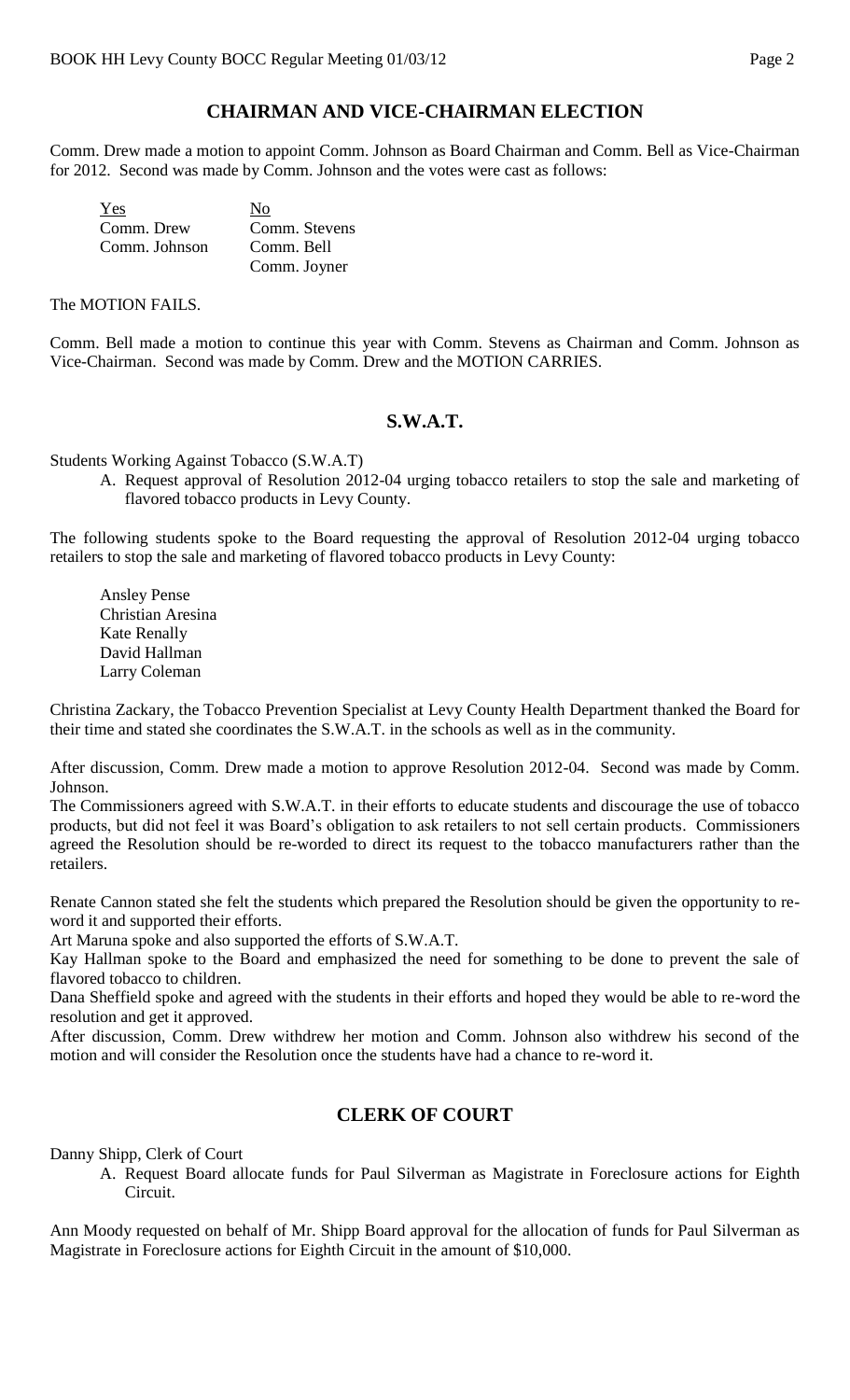Comm. Bell made a motion to approve the allocation of funds as requested. Second was made by Comm. Drew and the MOTION CARRIES.

## **DEPARTMENT REPORTS**

## **COUNTY COORDINATOR**

Fred Moody

A. Ratify Collective Bargaining Agreement between Levy County Professional Paramedics and Emergency Technicians IAFF, Local #4069.

Mr. Moody requested Board ratification of the Collective Bargaining Agreement between Levy County Professional Paramedics and Emergency Technicians IAFF, Local #4069. Approval of the agreement will put this contract in effect for the current fiscal year.

Comm. Bell made a motion to approve the ratification of the Collective Bargaining Agreement as requested. Second was made by Comm. Drew and the MOTION CARRIES.

#### **CORRESPONDENCE**

Karen Blackburn

A. Present request from Columbia County Board of County Commissioners to appoint a member to a County Official Working Group, which will continue to monitor developments related to water supply issues and develop strategies for the long-term protection of water supplies.

Mrs. Blackburn presented a request from the Columbia County BOCC to appoint a member from the North Florida Economic Development Partnership to a County Official Working Group. This group has concerns in regard to water being taken from the St. Johns River Water Management District. There is a meeting scheduled for January  $31<sup>st</sup>$  at 6:00 P.M. in Lake City.

The Commissioners agreed they would like to have someone attend to represent Levy County

Comm. Johnson stated he would be willing to attend but would contact the Board office if he was not able to.

# **LEVY COUNTY TRANSIT**

Desiree Painter, General Manager

A. Request approval to submit Section 5310 Capital Grant application with authorizing resolution.

Ms. Painter requested Board approval to submit the Section 5310 Capital Grant application with authorizing Resolution. This is an 80/10/10 grant in the amount of \$73,033 and will be used to purchase a new transport vehicle. The county match amount for this grant is \$7,303.

Comm. Drew made a motion to approve submitting the Section 5310 Capital Grant application with Resolution 2012-01 as requested. Second was made by Comm. Bell and the MOTION CARRIES.

B. Request approval to submit Section 5311 Operating Grant application with authorizing resolution.

Ms. Painter requested Board approval to submit the Section 5311 Operating Grant application with authorizing resolution. This is a 50/50 grant used for payroll expenses and they are asking for \$661,559.

Comm. Bell made a motion to approve submitting the Section 5311 Operating Grant application with Resolution 2012-02 as requested. Second was made by Comm. Drew and the MOTION CARRIES.

C. Request approval to submit Section 5316 Operating funding for Job Access Reverse Commute (JARC) Grant application with authorizing resolution.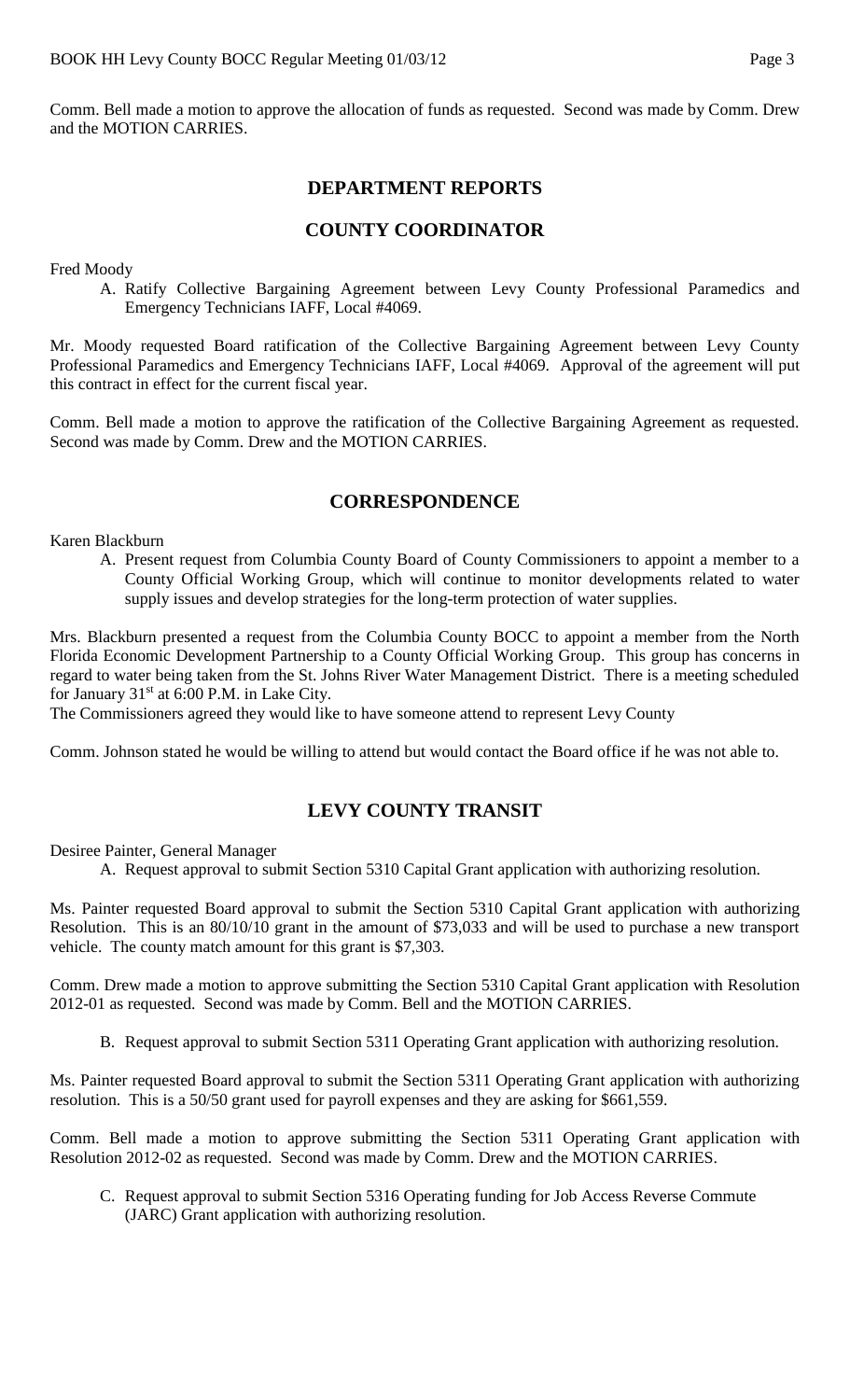Ms. Painter requested Board approval to submit Section 5316 Operating funding for Job Access Reverse Commute (JARC) Grant application with authorizing resolution. This is a 50/50 grant in the amount of \$450,000.

Comm. Drew made a motion to approve submitting the Section 5316 Operating funding for Job Access Reverse Commute with Resolution 2012-06 as requested. Second was made by Comm. Bell and the MOTION CARRIES.

D. Request approval to submit Section 5317 New Freedom Capital Grant with authorizing resolution.

Ms. Painter requested Board approval to submit the Section 5317 New Freedom Capital Grant with authorizing resolution. This is an 80/20 grant to be used for the purchase of a vehicle in the amount of \$73,033. The county's portion will be \$14,670.

Comm. Bell made a motion to approve submitting the Section 5317 New Freedom Capital Grant with Resolution 2012-08 as requested. Second was made by Comm. Johnson and the MOTION CARRIES.

E. Request approval to submit Section 5317 New Freedom Operating Grant with authorizing resolution.

Ms. Painter requested Board approval to submit the Section 5317 New Freedom Operating Grant with authorizing resolution. This is a 50/50 grant in the amount of \$168,690. Ms. Painter stated the amount she will ultimately be asking for is \$84,345.

Comm. Drew made a motion to approve submitting the Section 5317 New Freedom Operating Grant with Resolution 2012-07. Second was made by Comm. Bell and the MOTION CARRIES.

F. Request approval for a revised agreement for Steve Tocknell scope of services. – TABLED –

#### **SHIP/WATER**

Dick Tummond, Director

A. Request approval of Resolution 2012-03, authorizing the Chair or Vice-Chair in the Chair's absence or inability, to execute Satisfactions of Mortgage on behalf of the county for Satisfactions of State Housing Initiative Partnership (SHIP) program loans, upon payment in full of all amounts owed to county or otherwise meeting requirements for execution.

Mr. Tummond requested Board approval of Resolution 2012-13.

Comm. Bell made a motion to approve Resolution 2012-03 as requested. Second was made by Comm. Johnson and the MOTION CARRIES.

## **COMMISSIONER'S REPORTS**

Comm. Johnson reminded everyone the Levy County Education Foundation Gala will be on January 28<sup>th</sup> at 6:00 P.M. in Chiefland.

Comm. Bell

Discussion and decision regarding any presentation the Board may want to make at the public input session before the Atomic Safety Licensing Board for the combined operating license application for Progress Energy's proposed power plants in Levy County.

Comm. Bell stated he would be attending and Comm. Stevens stated he was also planning to attend. Discussion followed regarding the Board's concerns for environmental impacts. It was decided by consensus Comm. Stevens would speak on the Board's behalf at the session.

The workshop which had been scheduled right after this meeting will take place directly following the next board meeting.